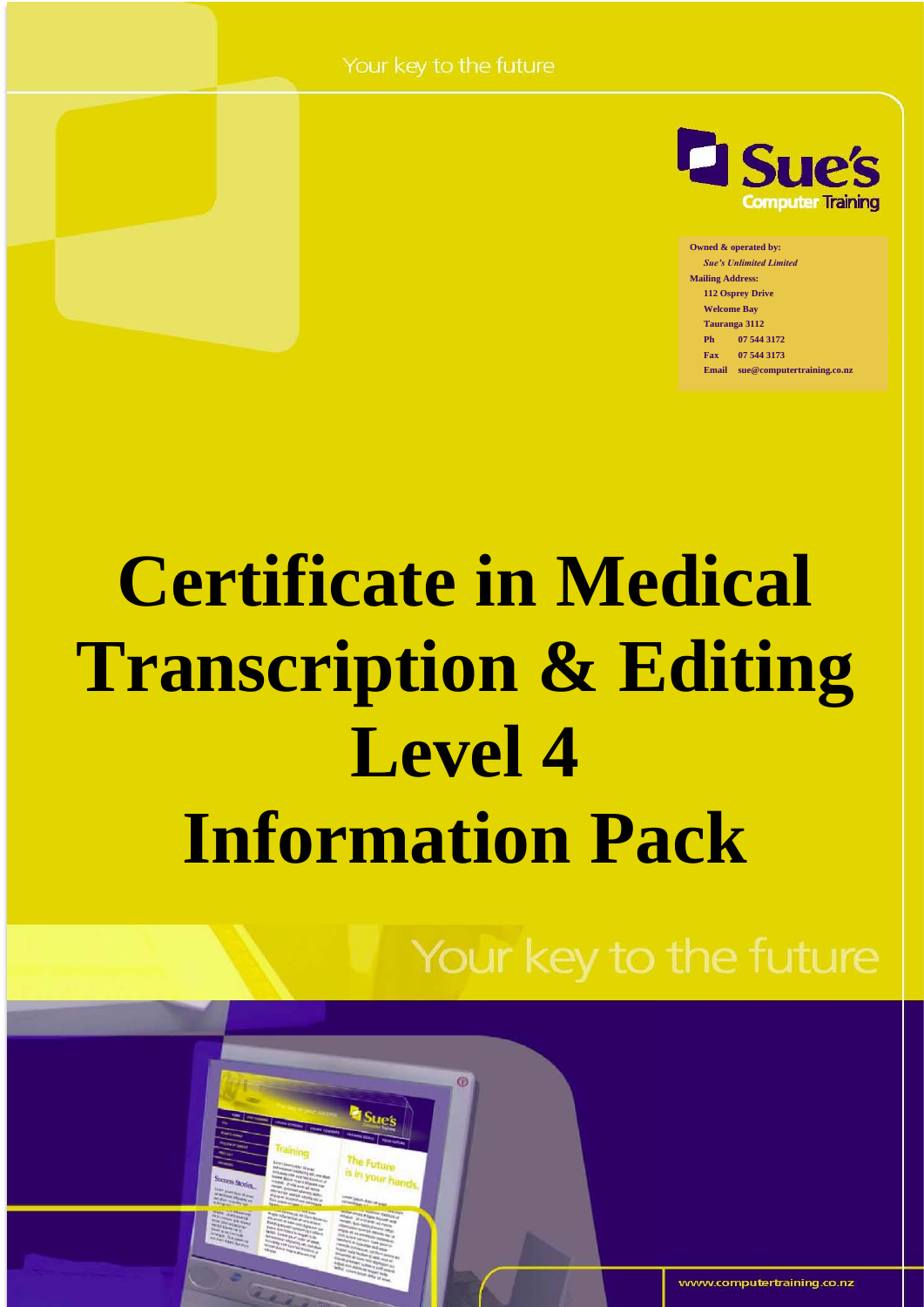#### Your key to the future



**Owned & operated by: Sue's Unlimited Limited**

**Mailing Address: 112 Osprey Drive Welcome Bay Tauranga 3112 Ph 07 544 3172 Fax 07 544 3173 Email sue@computertraining.co.nz**

Dear prospective student

Thank you for your inquiry about the New Zealand Certificate in Medical Transcription and Editing. This is a very exciting and practical course, providing valuable work skills in the medical transcription and editing industry.

There is currently a nationwide and international shortage of trained medical transcriptionists. Excellent work opportunities are available within New Zealand, either within the local health industry or within the fast-growing industry with work that has been outsourced from Australia, the United States or United Kingdom to New Zealand. In order to gain well paid positions, particularly with offshore work, it is recommended that candidates are qualified. The industry supports this qualification and has had input into the design of it. So, if you:

- Love typing and have a minimum speed of 45 words per minute
- Have an interest and/or related experience in the health industry and medicine
- Have good listening skills
- Have a basic working knowledge of Microsoft Word, intermediate skills using the Internet and sound file management skills
- Would like opportunities to work from home

then this is the course for you. The course is online so you will need a computer and Internet connection. You will have the flexibility of studying at your own pace, (within set completion dates) at your own place and will enjoy the ongoing support of a facilitator who will ensure that you keep up with the course work required and provide you with feedback.

Upon successful completion of this course you will gain a New Zealand Certificate in Medical Transcription and Editing (Level 4) which is approved by the New Zealand Qualifications Authority and is currently the only qualification of this type in New Zealand.

This is either a full time 1-year or part time 2-year course with tuition fees of \$5,502.99 including GST for New Zealand citizens and additional course related costs for text books; a transcribing pedal, software and headset; and a word expander. If eligible these may be funded with a student loan.

We have enclosed for your information details of the course and a few of the most asked questions. If you would like more information, please call or email Chris o[n chris@computertraining.co.nz](mailto:chris@computertraining.co.nz) or (07) 544 3172 or complete the enrolment form and send it in with your supporting Documents .

Yours sincerely

SM McDonald **Managing Director**

Encs.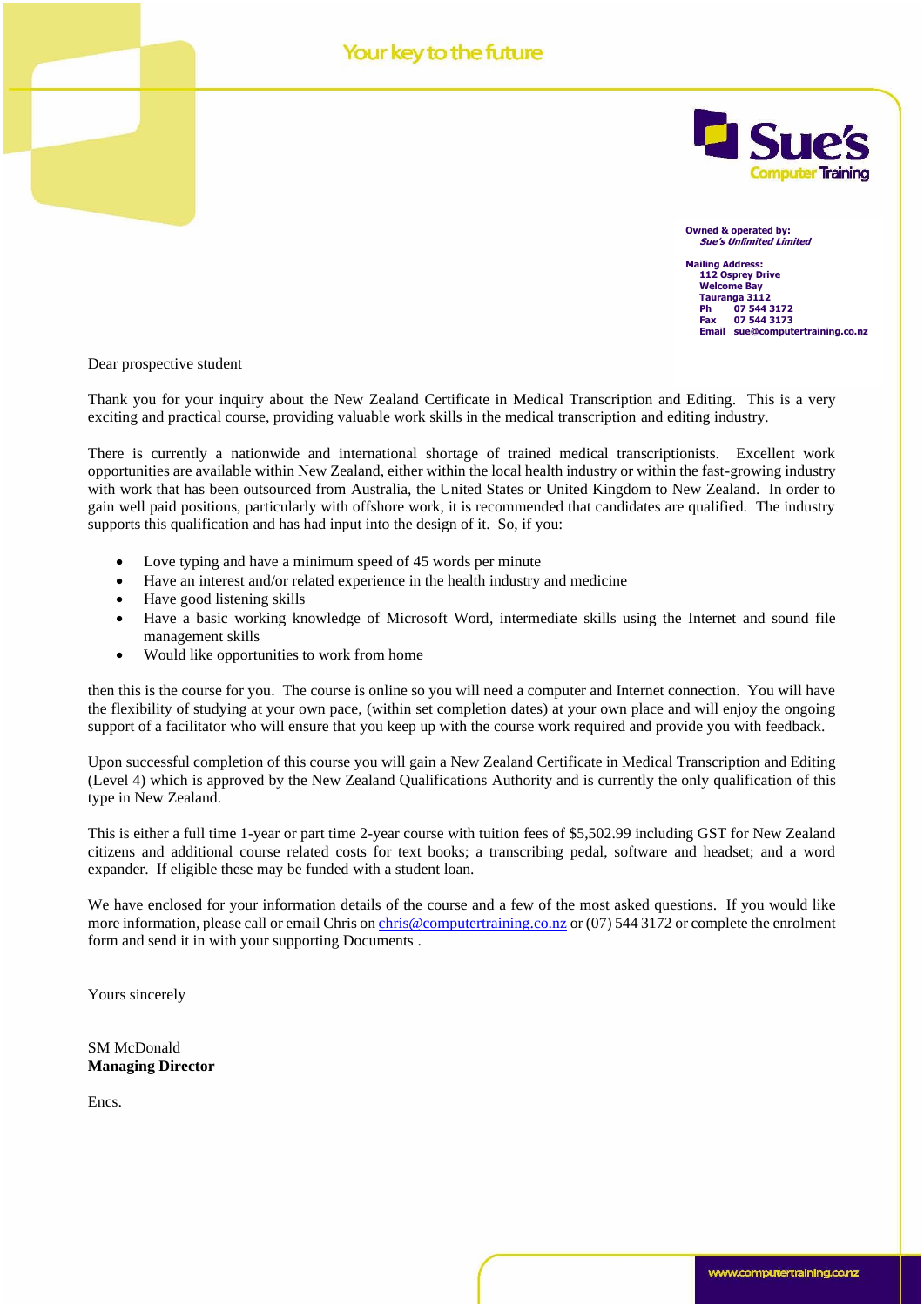## **Table of Contents**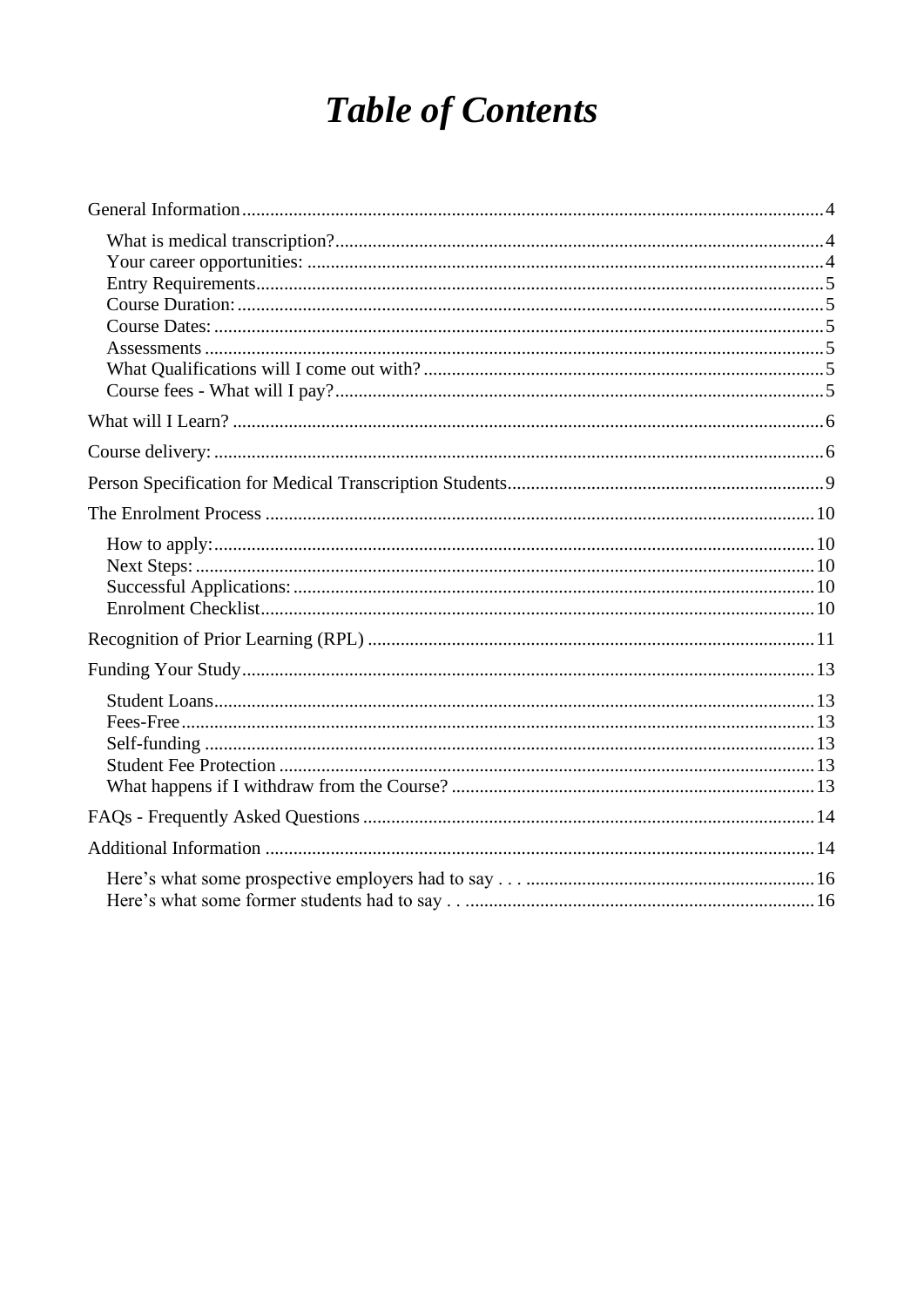## <span id="page-3-0"></span>**General Information**

#### <span id="page-3-1"></span>*What is medical transcription?*

A medical transcriptionist (MT) listens to dictated recordings made by physicians and transcribes them into medical reports, correspondence, and other documents. Most healthcare providers transmit dictation to MTs using either digital or analogue dictating equipment.

They generally listen to recordings with a headset, using a foot pedal to play and control the recording as necessary, and key the text into a word processor, editing for grammar and clarity. Completed documents, which eventually become part of patients' permanent medical record files, are sent to the dictator for review and signature.

Accuracy is essential for this role. MTs must understand medical terminology, anatomy and physiology, diagnostic procedures, and treatment. MTs must comply with specific standards that apply to the style of medical records, in addition to the legal and ethical requirements involved with keeping patient records confidential.

As a graduate of this course you will be able to enter employment within the medical transcription industry with the relevant professional, practical and technical competencies.

Medical transcription is a medical language and healthcare documentation specialty, not a keyboarding specialty, and intensive study is needed to acquire a high level of fluency in the medical language. Remember, you are gaining knowledge that will translate into a lifetime career!

A career as a remote based medical transcriptionist offers opportunities for flexible working options. In NZ, a medical transcriptionist can work in a hospital or specialist doctor setting, work from a home office for a transcription company who sources work, or they can source their own contracts either locally or overseas.

Internationally and nationwide, there is a shortage of skilled medical transcriptionists. In the US alone there is a shortfall of some 200,000 employees or contractors. Given the benefits of a digital dictation environment, outsourcing is a common option.

Evidence indicates that a home based medical transcription industry could support the introduction of some 500 qualified transcriptionists who would work either in the NZ industry or from their homes in New Zealand on transcription that has been outsourced from offshore – US, UK and Australia.

#### <span id="page-3-2"></span>*Your career opportunities:*

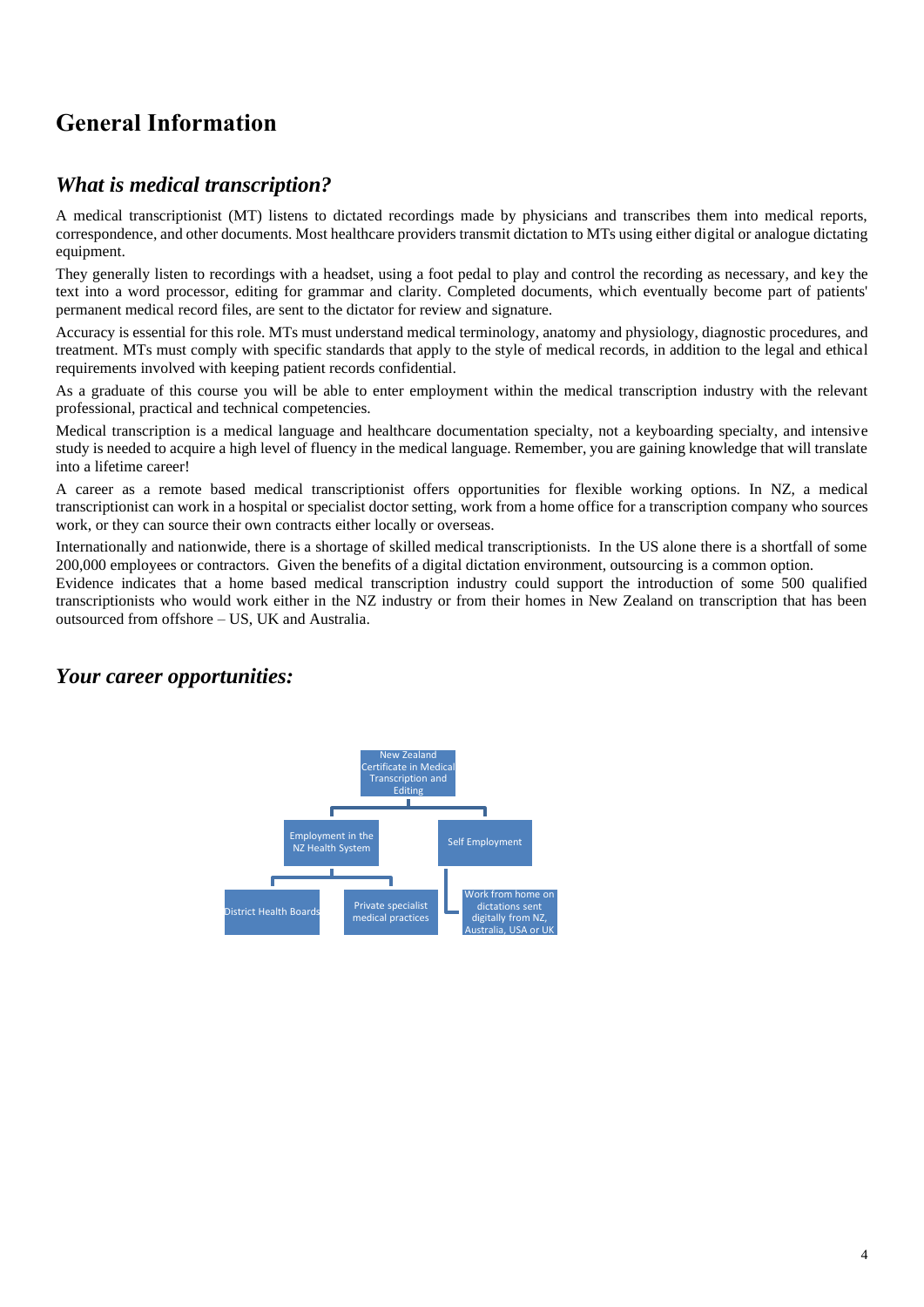## <span id="page-4-0"></span>*Entry Requirements*

- NCEA Level 2, Sixth Form Certificate or equivalent educational level. Students over 20 years of age who do not have the required educational pre-requisites should supply a copy of their CV so that suitability can be assessed.
- 45 wpm (words per minute) keyboarding speed and 90% accuracy. To gain employment in the industry, students will need to achieve a speed of at least 70wpm by the end of the course.
- Students will require the use of a PC with an internet connection, preferably broadband, and have MS Word installed.

#### <span id="page-4-1"></span>*Course Duration:*

**Time Frame**: 42 weeks full time or up to 94 weeks part time.

|                      | <b>Full time</b> | <b>Part time</b> |
|----------------------|------------------|------------------|
| Tuition weeks        | 36               | 72               |
| Holiday weeks        |                  | 22               |
| Total weeks          | 42               | Up to $94$       |
| Study hours per week | 77               | 13.5             |

**All components of the course must be completed within the 42 / 94 week time frame to achieve a pass.** 

#### <span id="page-4-2"></span>*Course Dates:*

Refer to the website for the next intake dates.

#### <span id="page-4-3"></span>*Assessments*

These will be internal assessments. The primary form of assessment is via online tests and practical transcription practice. Written assessments and research may also be included.

#### <span id="page-4-4"></span>*What Qualifications will I come out with?*

Upon successful completion of the course, you will gain the **New Zealand Certificate in Medical Transcription and Editing (Level 4).**

After a further two years of practical, on-job experience there is also the option to sit an internationally recognised exam and become a registered MT, affiliated to the Association for Healthcare Documentation Integrity (AHDI).

#### <span id="page-4-5"></span>*Course fees - What will I pay?*

#### **New Zealand citizens JUST \$5,503.00 incl. GST**

There will be additional course related costs for textbooks and transcription equipment which become the property of the student and can be used in your employment after you have graduated. Up to \$1,000 can be borrowed as part of a student loan to assist with these. A full list of requirements is available in our **Required Books/Resources and Course Related Costs Information.**  This can be downloaded from our website or we can email a copy to you. Information regarding student loans is available at [www.studylink.govt.nz](http://www.studylink.govt.nz/)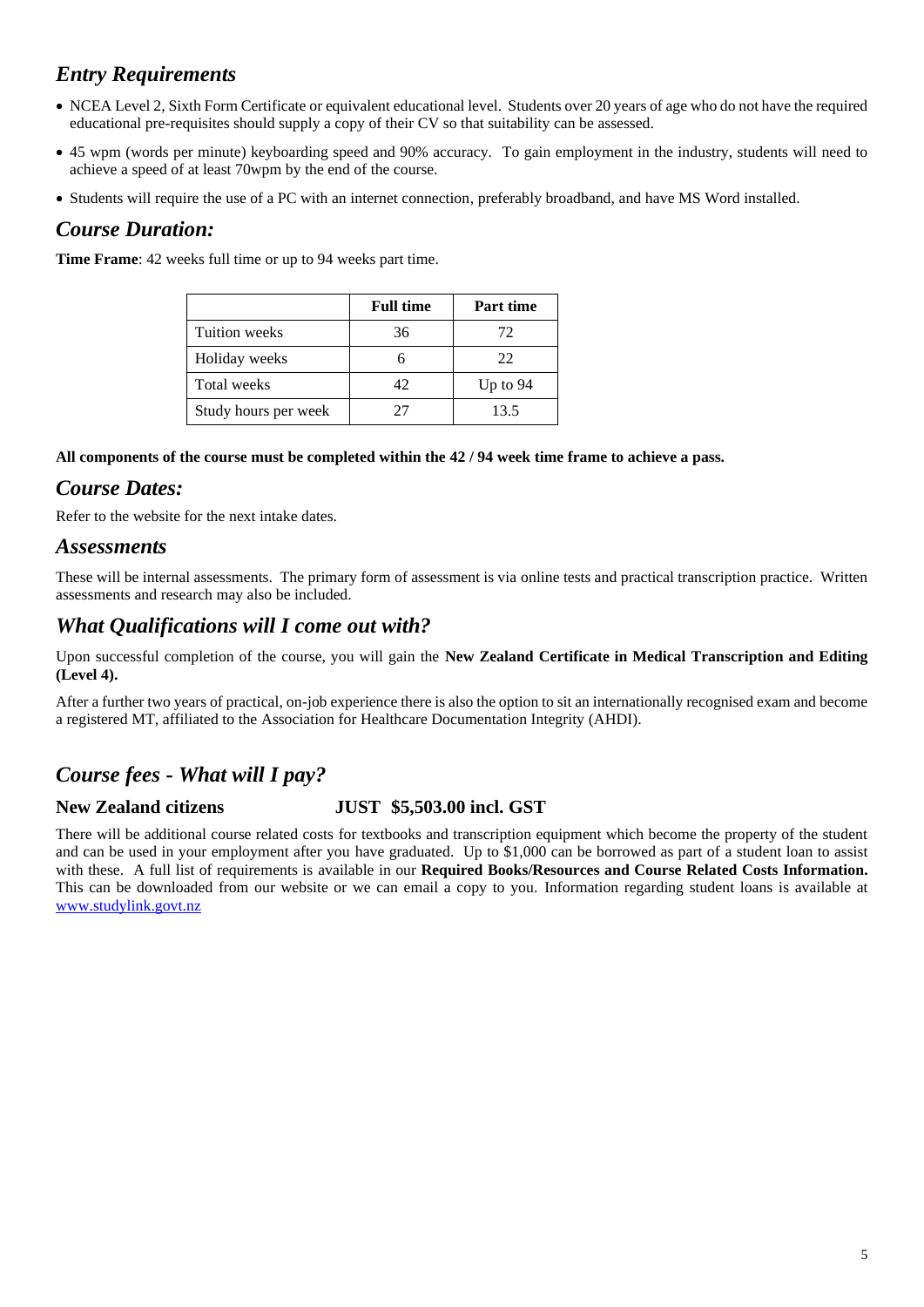## <span id="page-5-0"></span>**What will I Learn?**

There is an emphasis on practical application of the technical competencies learned.

Study at your own pace,(within set completion dates) at your own place with this online learning course. Enjoy constructive support with regular guidance & feedback from your facilitator and online contact with fellow students.

The course covers five broad content areas:

#### **English Language**

The study, synthesis, and application of the rules of English language and medical transcription style.

#### **Medical Knowledge**

Learn about Medical Terminology, Anatomy & Physiology, Concepts of Disease, Pharmacology & Laboratory, and Body Systems.

#### **Technology**

Learn how to set up and use the technology required for medical transcription. Equipment purchased to use in this course will set you up for self –employment after you graduate.

#### **Medicolegal Aspects of the Healthcare Record**

Introduction to healthcare documentation, including the voluntary and regulatory standards related to the healthcare record and the study and application of medicolegal concepts and ethics in the medical transcription profession.

#### **Medical Transcription Practice**

Transcribe healthcare dictation, using all skills learned, while meeting progressively demanding accuracy standards.

## <span id="page-5-1"></span>**Course delivery:**

The delivery of the content areas is spread across six distinct blocks of study:

| <b>Block One - Cumulative Hours 121</b>            | <b>Estimated Hours:</b> |
|----------------------------------------------------|-------------------------|
| Course: 1EE - English Essentials                   | 23                      |
| Course: 1MSW - Microsoft Word                      | 25                      |
| Course: 1WB - Medical Word Building                | 35                      |
| Course: 1PQGS - Production, Quality & Goal Setting | 34                      |
| Course: 1Prof - Professionalism Block 1            | 6                       |
| <b>Block Two - Cumulative Hours 174</b>            |                         |
| Course: 2GD - General Documentation                | 30                      |
| Course: 2PLMED - Pharmacology and Laboratory       | 20                      |
| Course: 2LMEDTX - Laboratory Systems transcription | 5                       |
| Course: 2HMED - Hematology                         | 15                      |
| Course: 2HMEDTX - Hematology transcription         | 5                       |
| Course: 2LMED - Lymphatic Systems                  | 32                      |
| Course: 2CMED - Cardiology                         | 25                      |
| Course: 2CMEDTX - Cardiology transcription         | 7                       |
| Course: 2RMED - Respiratory                        | 25                      |
| Course: 2RMEDTX - - Respiratory transcription      | 7                       |
| Course: 2Prof - Professionalism Block 2            | 3                       |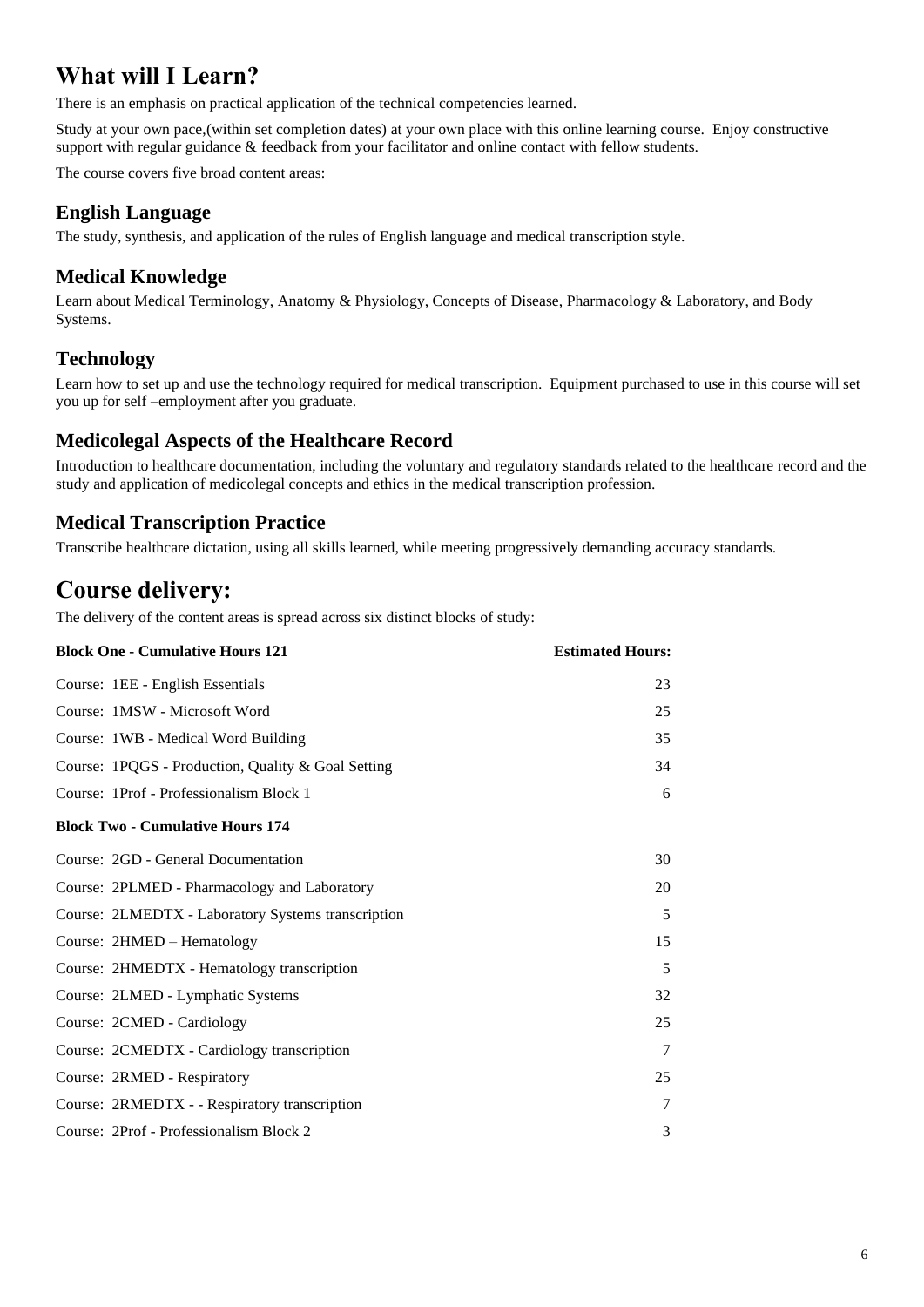#### **Block Three - Cumulative Hours 151**

| Course: 3ATXI - Additional Transcription I                                    | 20 |
|-------------------------------------------------------------------------------|----|
| Course: 3NMED - Neurology                                                     | 25 |
| Course: 3NMEDTX - Neurology transcription                                     | 7  |
| Course: 3OBMED - OB/GYN                                                       | 25 |
| Course: 3OBMEDTX - OB/GYN transcription                                       | 7  |
| Course: 3GUMED - GU/Male Reproductive                                         | 25 |
| Course: 3GUMEDTX - GU/Male Reproductive transcription                         | 7  |
| Course: 3GMED - Gastrointestinal                                              | 25 |
| Course: 3GMEDTX - Gastrointestinal transcription                              | 7  |
| Course: 3Prof - Professionalism Block 3                                       | 3  |
| <b>Block Four - Cumulative Hours 193</b>                                      |    |
| Course: 4ATXII - - Additional Transcription II                                | 30 |
| Course: 4OASSMED - Opthalmology, Audiology and Special Senses                 | 25 |
| Course: 4OASSMEDTX - Opthalmology, Audiology and Special Senses transcription | 7  |
| Course: 4DMED - Dermatology                                                   | 25 |
| Course: 4DMEDTX - Dermatology transcription                                   | 7  |
| Course: 4EMED - Endocrinology                                                 | 25 |
| Course: 4EMEDTX - Endocrinology transcription                                 | 7  |
| Course: 4GMED - Geriatrics                                                    | 25 |
| Course: 4GMEDTX - Geriatrics transcription                                    | 7  |
| Course: 4PMED - Pediatrics                                                    | 25 |
| Course: 4PMEDTX - Pediatrics transcription                                    | 7  |
| Course: 4Prof - Professionalism Block 4                                       | 3  |
| <b>Block Five - Cumulative Hours 160</b>                                      |    |
| Course: 5ATXIII - Additional Transcription III                                | 30 |
| Course: 5PMED - Psychiatry                                                    | 20 |
| Course: 5PMEDTX - Psychiatry transcription                                    | 5  |
| Course: 5OPMED - Oncology/Pathology                                           | 25 |
| Course: 5OPMEDTX - Oncology / Pathology transcription                         | 7  |
| Course: 5EMMED - Emergency Medicine                                           | 8  |
| Course: 5EMMEDTX - Emergency Medicine transcription                           | 5  |
| Course: 5GNMED - Genetics                                                     | 20 |
| Course: 5GNMEDTX - Genetics transcription                                     | 5  |
| <b>Course: 5IMED - Infectious Diseases</b>                                    | 25 |
| Course: 5IMEDTX - Infectious Diseases transcription                           | 7  |
| Course: 5Prof - Professionalism Block 5                                       | 3  |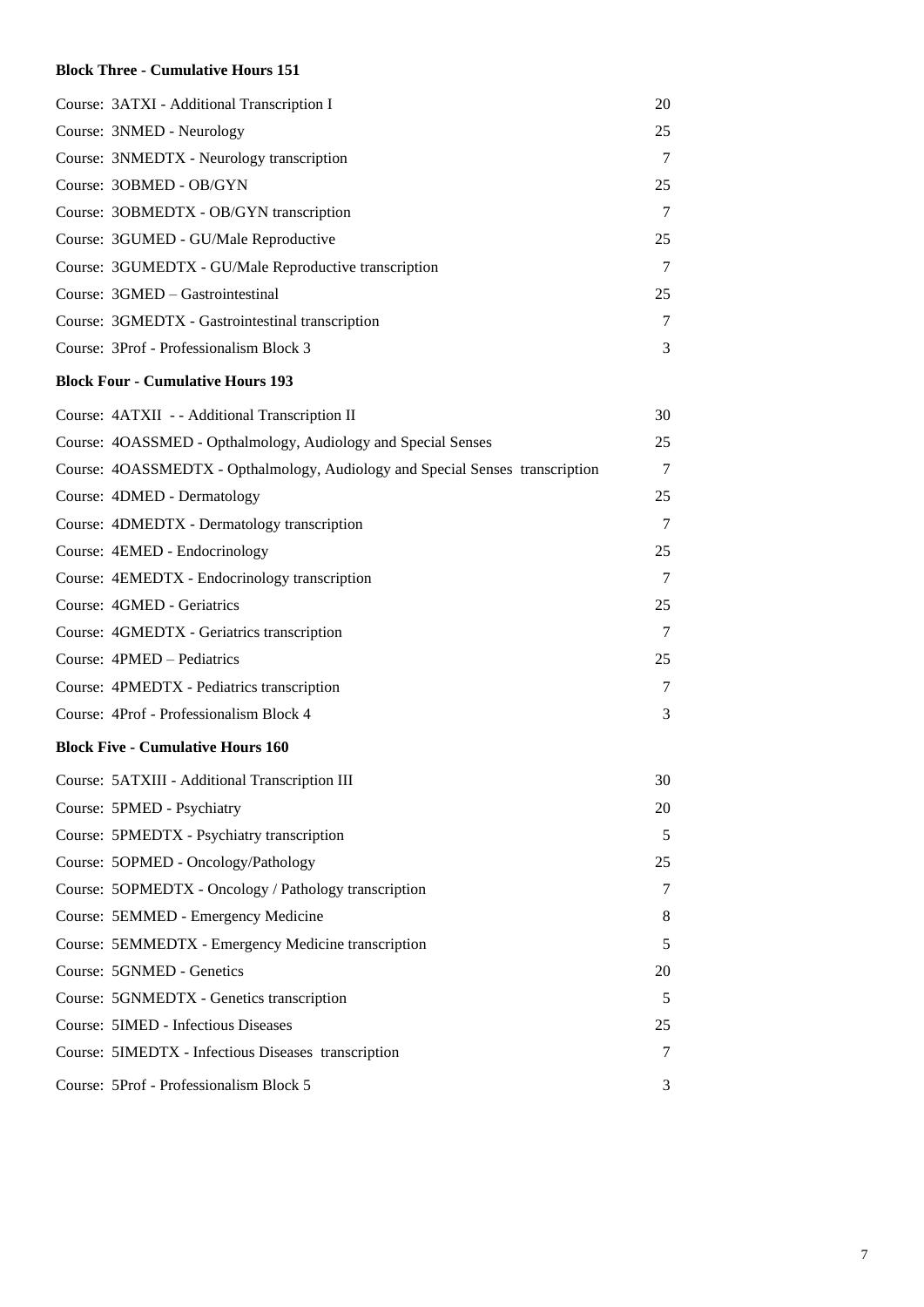#### **Block Six - Cumulative Hours 161**

| Course: 6ATXIV - Additional Transcription IV                    | 40 |
|-----------------------------------------------------------------|----|
| Course: 6RNMED - Radiology and Nuclear Medicine                 | 25 |
| Course: 6RNMEDTX - Radiology and Nuclear Medicine transcription | 7  |
| Course: 6GSMED – General Surgical Procedures                    | 25 |
| Course: 6GSMED - General Surgical Procedures transcription      | 7  |
| Course: 60MED - Orthopaedics                                    | 25 |
| Course: 6OMEDTX - Orthopaedics transcription                    | 7  |
| Course: 6Prof – Professionalism Block 6                         | 25 |

Each block is assessed using a variety of methods:

- 1. Online quizzes that are marked by the computer
- 2. Forum board participation
- 3. Practical transcription and editing of dictation files
- 4. One essay assessment
- 5. One final exam

All assessments are marked against a pre-set criteria to ensure a consistent standard. Marks from each assessment undertaken will count towards the final pass mark for the course.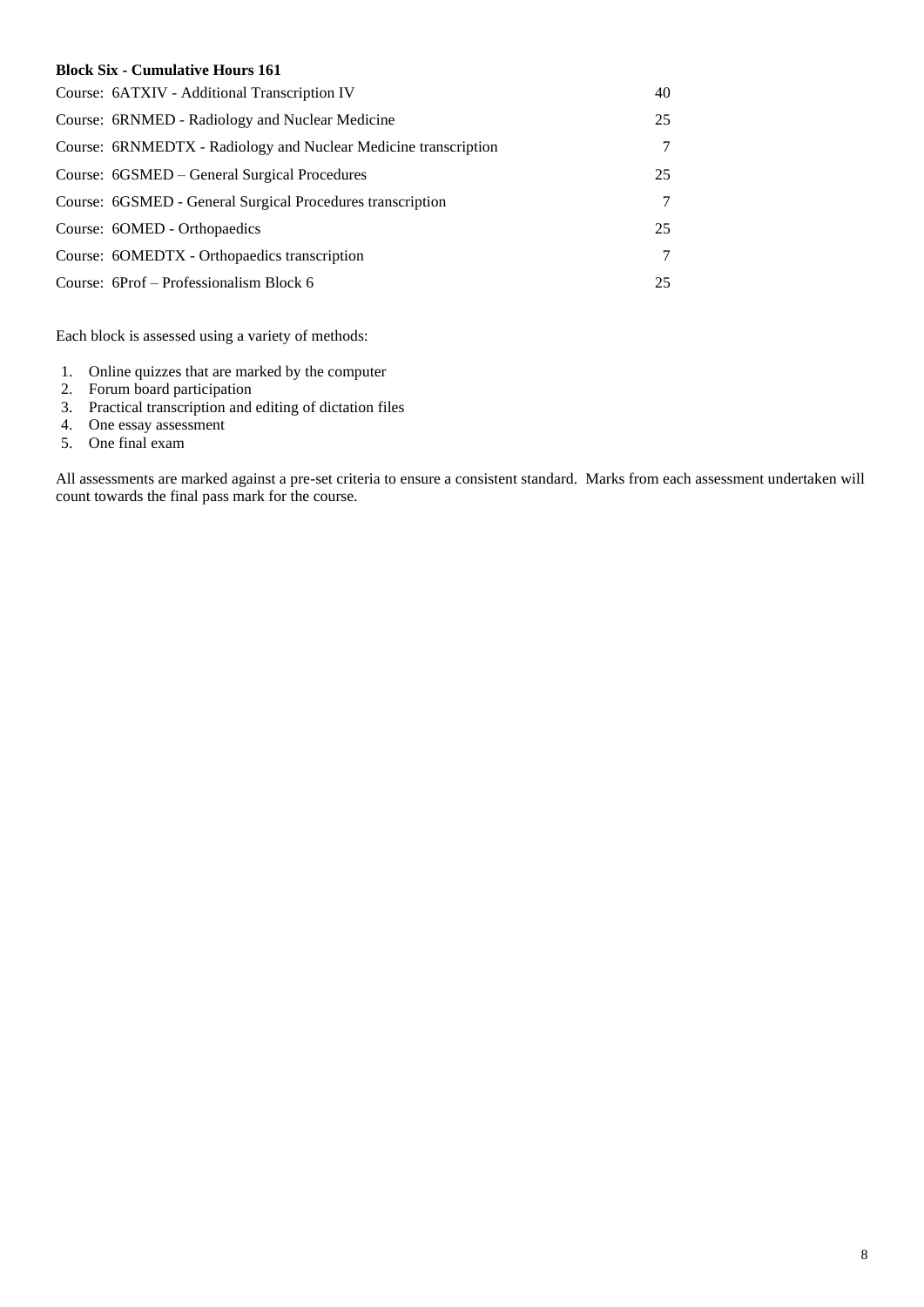## <span id="page-8-0"></span>**Person Specification for Medical Transcription Students**

These are attributes that typically form part of the "ideal person" specification for transcriptionists. Consider whether you meet the requirements in the list headed "Skill required prior to enrolment".

|                                                                                                                                                                                                  | Skill required prior     | Skill taught and/or     |
|--------------------------------------------------------------------------------------------------------------------------------------------------------------------------------------------------|--------------------------|-------------------------|
|                                                                                                                                                                                                  | to enrolment             | practiced during course |
| Typing speed of 70 wpm                                                                                                                                                                           | 45 wpm, 90%              | $\checkmark$            |
|                                                                                                                                                                                                  | accuracy<br>$\checkmark$ | ✓                       |
| Competent in the use of Microsoft Word and Windows                                                                                                                                               |                          |                         |
| Ability to operate designated dictation and transcription equipment and to<br>perform basic troubleshooting procedures                                                                           | ✓                        | ✓                       |
| Knowledge of medical terminology, anatomy and physiology, clinical<br>medicine, surgery, diagnostic tests, radiology, pathology, pharmacology and<br>the various medical specialties as required |                          | ✓                       |
| Knowledge of medical transcription guidelines and practices                                                                                                                                      |                          | ✓                       |
| Sound knowledge of English grammar, spelling and composition to ensure<br>completed work is of a high standard                                                                                   | ✓                        |                         |
| Able to follow procedures and instructions                                                                                                                                                       | ✓                        | ✓                       |
| Culturally sensitive                                                                                                                                                                             | ✓                        |                         |
| Ability to understand diverse accents and dialects and varying dictation<br>styles                                                                                                               | ✓                        |                         |
| Ability to use designated reference materials                                                                                                                                                    | ✓                        | ✓                       |
| Displays effective questioning, listening skills                                                                                                                                                 | ✓                        |                         |
| Knowledge and ability to apply the Privacy Act                                                                                                                                                   | ✓                        | ✓                       |
| Ability to transcribe complex dictations to a high standard of accuracy                                                                                                                          |                          | ✓                       |
| Professional attitude to work and ability to work independently with minimal<br>supervision and under pressure with time constraints                                                             | ✓                        |                         |
| Ability to concentrate                                                                                                                                                                           | ✓                        | ✓                       |
| Excellent eye, hand and auditory coordination                                                                                                                                                    |                          |                         |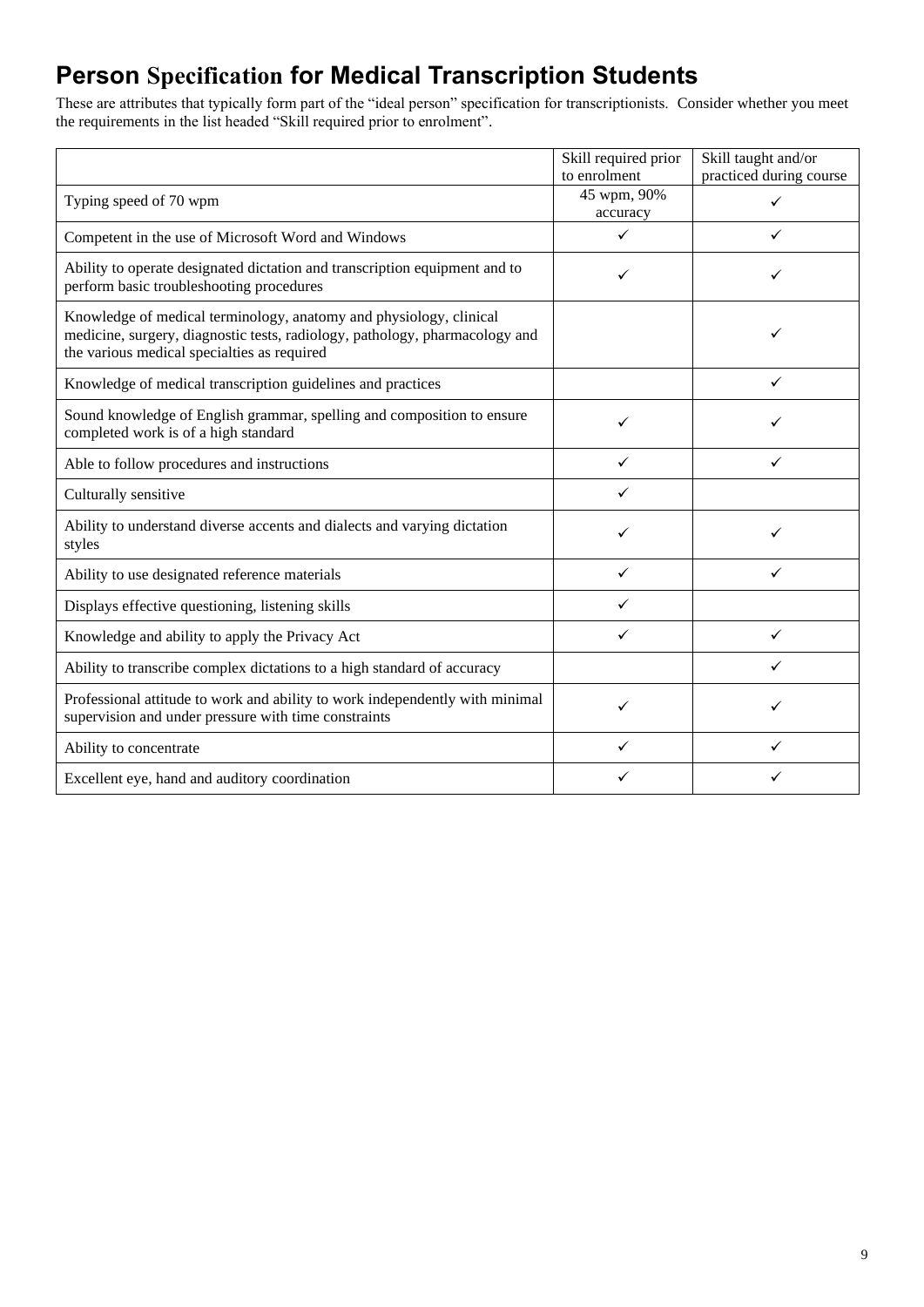## <span id="page-9-0"></span>**The Enrolment Process**

#### <span id="page-9-1"></span>*How to apply:*

- 1. Write a letter of application, stating why you think you would make a competent transcriptionist, and email it to [chris@computertraining.co.nz](mailto:chris@computertraining.co.nz) as a MS Word attachment.
- 2. Either post hard copies of the documents listed below to: 112 Osprey Drive, Tauranga 3112, or scan and email the documents to us as PDF files. Please ensure all required documents are sent/emailed as we are not able to process your enrolment until we have all documentation.
	- a) Your signed enrolment form, which can be downloaded from the website, with all information completed.

b) Provide certified copies of;

- i. **Proof of NZ citizenship or residency**\*. We have a statutory obligation to collect proof of citizenship before we can accept your enrolment. Please note that a driver's license does not prove that you are a New Zealand citizen. A passport or birth certificate are acceptable forms of proof. The name on the birth certificate should match the enrolment name if not, e.g. in the case of a woman who has changed her name by marriage, please enclose a copy of your marriage certificate also.
- ii. **Educational pre-requisites**\*: Sixth Form Certificate, NCEA Level 2, equivalent or higher educational qualifications.

\* Please provide a *certified* copy. This means a photocopy of your original document, signed as being a true and accurate copy by a Justice of the Peace (JP) or a solicitor. You can find a list of Justices of the Peace in the yellow pages of the telephone book.

#### <span id="page-9-2"></span>*Next Steps:*

Upon receipt of the completed enrolment application, applicants will be invited to sit an online entrance test and complete an online 'Are You Ready For Online Learning' questionnaire. Once all required documents have been received your application to enrol will be assessed.

#### <span id="page-9-3"></span>*Successful Applications:*

The following documentation will be sent to successful applicants to complete the enrolment process:

- 1. Tuition agreement
- 2. Public Trust Application form (to set up an account for protection of your tuition fees)

After we receive signed copies of the tuition agreement, trust account application and payment of your fees, your enrolment process will be complete. We will send out a Student Handbook and other relevant information in the weeks prior to your course start date.

#### <span id="page-9-4"></span>*Enrolment Checklist*

#### **Please ensure you include the following documents when you send your application in:**

| Application letter                                                                      |  |
|-----------------------------------------------------------------------------------------|--|
| Completed Enrolment Form                                                                |  |
| Proof of ID, appropriately certified?                                                   |  |
| Proof of educational pre-requisites e.g. 6 <sup>th</sup> Form Cert or a copy of your CV |  |
| Have I applied for my Student Loan or enclosed a cheque as payment of fees?             |  |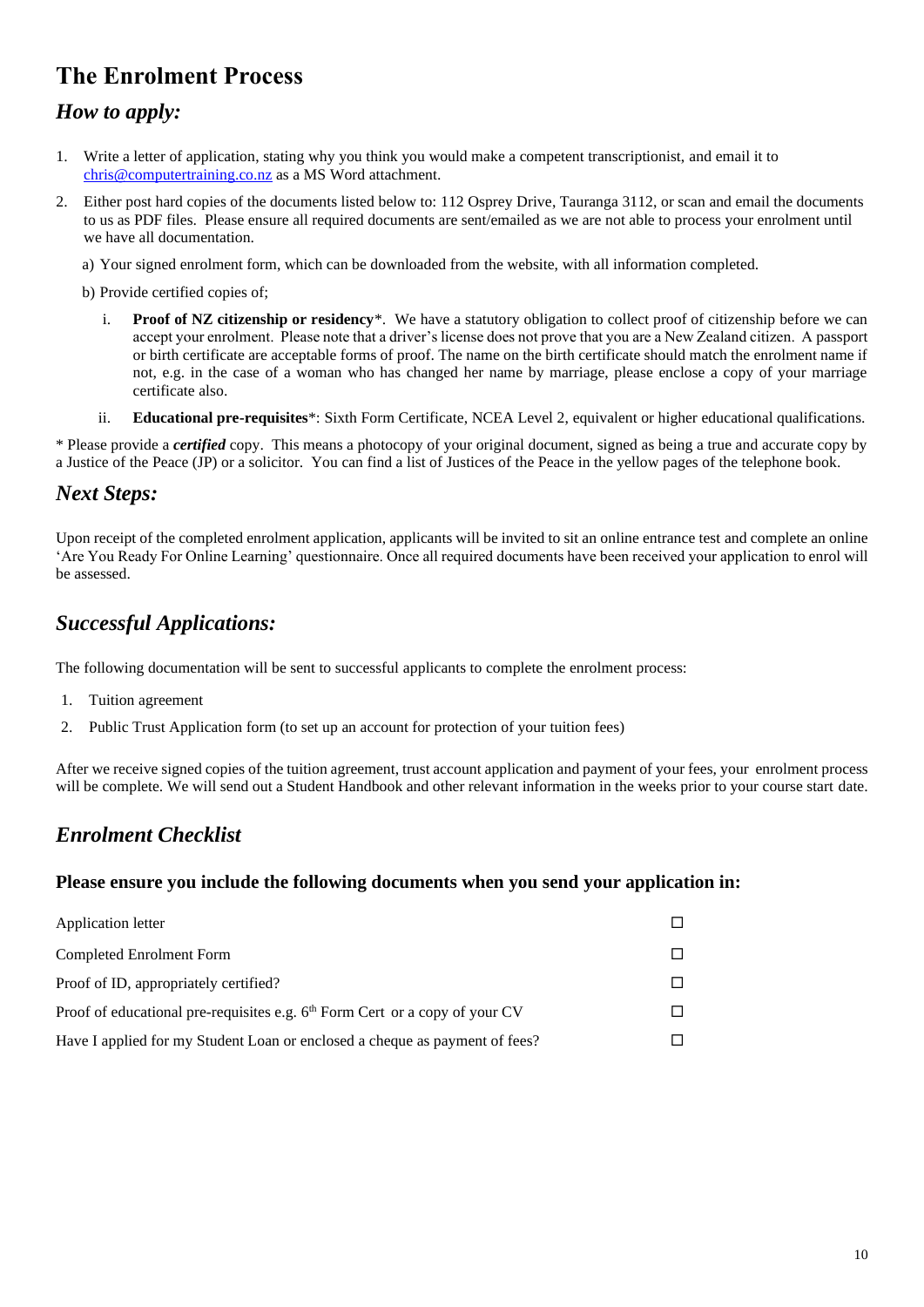## <span id="page-10-0"></span>**Recognition of Prior Learning (RPL)**

#### **Background**

The New Zealand Certificate in Medical Transcription and Editing (Level 4) does not use unit standards so it is challenging to assess prior learning and ensure that it meets all of the learning objectives of the programme.

The Advisory Group for the Certificate in Medical Transcription and Editing (Level 4) has determined that the focus of applying medical knowledge in a listening and transcribing medical transcription situation differs from applying the knowledge in a clinical or patient contact role. This means that the knowledge is not easily portable.

#### **What is RPL?**

Recognition of Prior Learning (RPL) enables a student to be granted credit for one or more courses without having to undertake the formal course of study or the assessments and assignments. It ensures that students have an opportunity to have their previous achievements recognised.

#### **Compliance**

This process is subject to the requirements of the Education Act, NZQA rules and TEC Funding Conditions.

#### **Guidelines for Recognition of Credit / Prior Learning**

There are four types of recognition of credit:

- 1. Recognition of Prior Learning (RPL) past formal and informal learning (in some cases it is more appropriate to use RCC)
- 2. Recognition of Current Competency (RCC) recognition of current skills and knowledge
- 3. Cross credit credit gained from one qualification that is recognised for another qualification
- 4. Credit Transfer transfer of credit from one institution to another institution. (may require RPL, may or may not be unit standards based)

#### **What is involved?**

You need to be able to prove that you can satisfy *all* of the learning outcomes of the courses for which you request RPL. This can be done by submitting evidence of previous studies which could include academic transcripts, learning outcomes, course descriptors and assessment information. Supporting documentation from a previous employer to confirm that you have relevant knowledge may also be submitted. You may be required to complete an assessment to prove your knowledge and / or participate

in an interview to discuss your prior knowledge.

Credit will normally be granted where relevant studies (or other demonstrated learning achievement) have been completed within the last ten years. A maximum of four course exemptions may be granted.

#### **How do I apply?**

Download the application form from the website and submit with the application fee of \$150 plus GST to [sue@computertraining.co.nz](mailto:sue@computertraining.co.nz) A further fee of \$75 (plus GST) per hour for academic staff to assess the application is payable on completion of the RPL assessment and prior to the course start date. The fee to assess RPL cannot be funded with a student loan.

#### **When do I apply for RPL?**

You should apply for RPL at least one month prior to the course start date. Applications will not be accepted within the month prior to the start date. If you are successfully awarded RPL for any course then the programme tuition fee will be adjusted accordingly.

#### **What is the process?**

Your application will be checked by the administration team to enable matching of the learning outcomes of the Certificate in Medical Transcription and Editing (Level 4) with the learning outcomes from your previous studies. New Zealand regulations require that there is a 100% match. Once the matching process has been completed, a decision, based on the evidence supplied, will be made. You will be notified of the outcome and you will receive an invoice for the time spent on the matching process.

#### **How long will it take?**

This depends on the number of courses you are applying to get RPL for. If all the necessary documentation is submitted then the initial assessment can usually be conducted within five – ten working days and an indicative decision can be given. Chargeable assessment hours will vary dependent on the amount of evidence submitted and the time taken to establish that the learning outcomes match.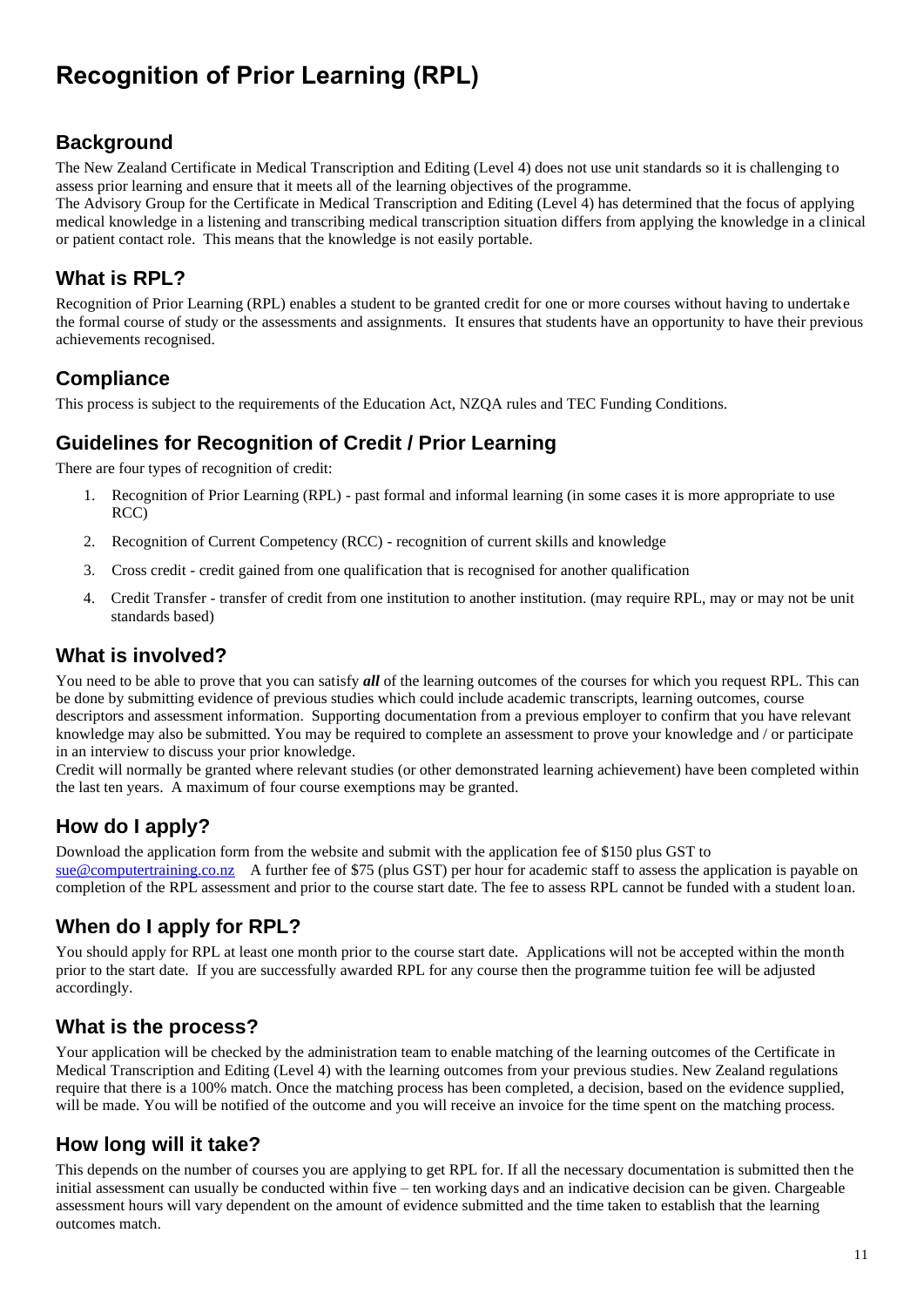#### **What will it cost?**

There is a non-refundable application fee of \$150 (plus GST), payable on application. A further fee of \$75 (plus GST) per hour for academic staff to assess the application is payable on completion of the RPL assessment and prior to the course start date. The fee to assess RPL cannot be funded with a student loan.

#### **What are the benefits?**

- Less time to complete a qualification in certain instances
- Encouragement in starting a qualification

#### **What happens if my RPL evidence is insufficient?**

If the required evidence is unavailable or inadequate then you may be offered an assessment to prove your knowledge. This means that you complete the assessment and assignment requirements of the course without doing the study. There will be a fee payable for marking and access to the learning website dependent on the time spent by the academic staff. This would be conducted before the course of study starts and if successful means that you do not need to enrol in that course of study or pay the full tuition fee.

#### Please refer to the *[RPL Sample Evidence Guideline](https://www.cordonbleu.edu/Files/NZADEN13121.pdf)*.

If you have any other questio[ns r](https://www.cordonbleu.edu/Files/NZADEN13121.pdf#page=1)egarding Recognition of Prior Learning, then please contact the office by emailing [sue@computertraining.co.nz](mailto:sue@computertraining.co.nz) 

#### **RPL Evidence Guidelines**

#### **Confidentiality**

- All materials submitted to support an application will be kept confidential.
- Materials will be returned to the applicant on completion of the RPL process, however copies will be kept on the student file.

You need to provide suitable evidence, as listed below, to support your application. For each subject you wish Sue's Computer Training Co. to assess credit for, please provide the following evidence:

#### **Certified academic transcript/statement clearly stating the following:**

- a. Full name of student
- b. Programme title
- c. Individual subject results
- d. Date of transcript
- e. Grading key (explanation of grades)

#### **Subject information, which would normally include:**

- a. Aim, objectives and learning outcomes (a summary of what the subject aims to achieve)
- b. Learning hours
- c. Credit points
- d. Assessments (assessment types, percentage, number of assessments, grading system)

#### **For applications relating to professional experience you must provide an official letter from the employer stating:**

- a. Employer contact details
- b. Employment period
- c. Position held
- d. Job description
- e. Detailed list of medical knowledge applied on the job
- f. Hours worked (or typical hours per week in a part-time/full-time position)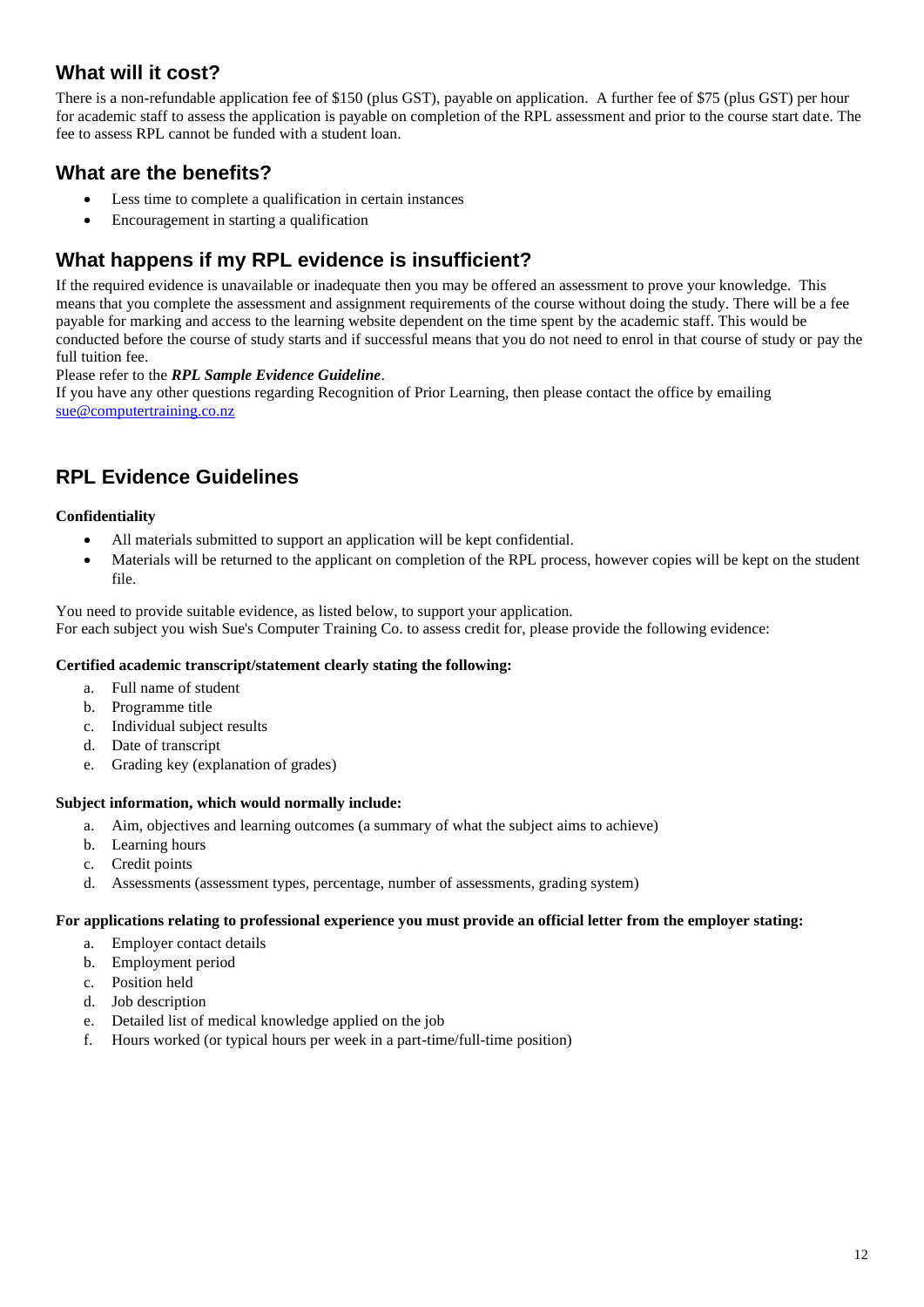## <span id="page-12-0"></span>**Funding Your Study**

#### <span id="page-12-1"></span>*Student Loans*

The entire tuition fee can be funded via a student loan. An additional amount of \$1,000 can be applied for the cover course related costs such as your text books and equipment. Tuition fees are paid direct to the trust account and then passed on to the training provider. Course related costs are paid direct to the student, who can then use the funds to purchase books and equipment. It is important to sign and return your student loan contract quickly when you receive it to ensure that there are no delays in processing your application.

For full information on student loans and to apply online go to [www.studylink.govt.nz](http://www.studylink.govt.nz/)

#### <span id="page-12-2"></span>*Fees-Free*

If this is the first time you are doing tertiary study, you could be eligible for government funded fees-free study. You can check your eligibility on the website [www.feesfree.govt.nz](http://www.feesfree.govt.nz/)

## <span id="page-12-3"></span>*Self-funding*

If you plan to self-fund your study fees must be paid into the Public Trust account before the first day of the course. The bank account number will be provided when your enrolment has been accepted.

#### <span id="page-12-4"></span>*Student Fee Protection*

The New Zealand Qualifications Authority requires that we protect student fees by placing them in a trust account on your behalf. Click this link to read about the trust account system we use:

#### <http://www.ptnz.co.nz/ecap/splash/truststudent.jsp>

To comply with the fee protection requirements, you will be asked to sign an application form to set up your trust account as part of the enrolment process.

All tuition fees are deposited into an account with the Student Fee Trust Account, Public Trust, PO Box 31543, Lower Hutt. In the event of company failure, or withdrawal of registration by NZQA, the unused portion of fees would be refunded to the student. Should *Sue's Computer Training* go into liquidation, or receivership, refund of student fees would have the first priority of those claiming funds from the company.

#### <span id="page-12-5"></span>*What happens if I withdraw from the Course?*

If a student wishes to withdraw from the course, they must advise *Sue's Computer Training* management in writing. Fees will be refunded from the date of receipt of the withdrawal letter, subject to the following conditions:

- For withdrawal up to the end of the eighth day of the course, fees will be refunded less 10%, or \$500, whichever is the lesser amount. Management will then advise Student Fee Trust Account, Public Trust, PO Box 31543, Lower Hutt; who hold the fees in a trust account on the student's behalf and they will arrange a refund.
- Course fees will not be refunded for a student who withdraws from day 9 of the course onwards.

If a course is cancelled by Sue's Unlimited Ltd:

- Within the first 8 days, fees will be refunded in full.
- If the course is cancelled after the first eight days, i.e, from day 9 onwards, fees will be refunded on a pro-rata basis.
- A full copy of this policy will be provided with your tuition agreement.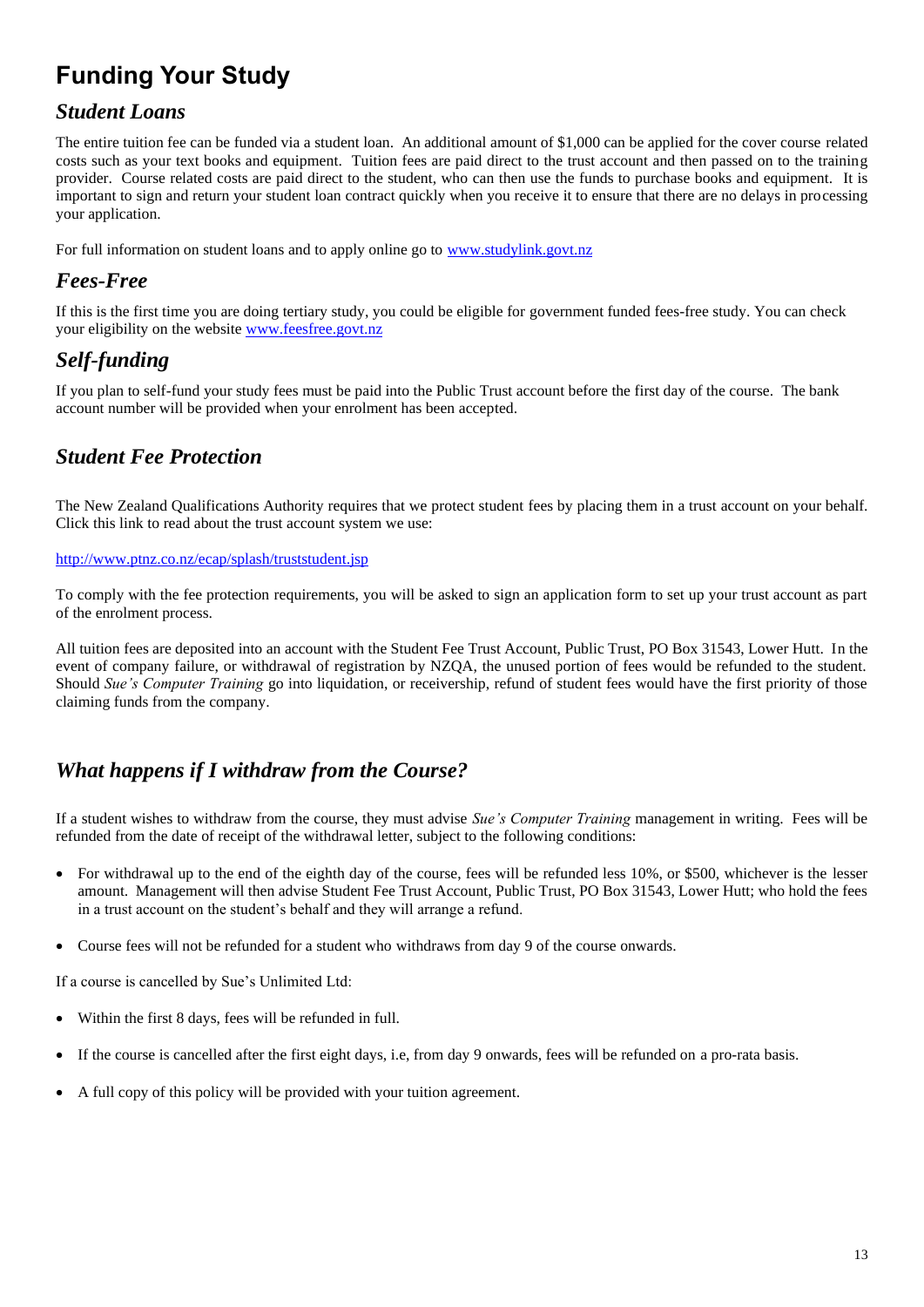## <span id="page-13-0"></span>**FAQs - Frequently Asked Questions**

#### *Do you guarantee work at the end of the course?*

No, we cannot guarantee work as we do not have any control over the health industry or the transcription companies. However, we do give you information, in Block 6 of the course, about how to go about seeking work when you graduate. We also supply graduate results (with your permission) to local transcription companies, who may be in a position to offer internships and jobs.

#### *Do you help find work for students at the end of the course?*

No, although we are in regular contact with local transcription companies who inform us of work opportunities they have coming up and we will pass this information on to students. We have an arrangement with one local transcription company that offers paid internships to a number of students who graduate from the course to assist them to make the transition from graduate to fully productive employee.

#### *I have previously worked in the medical profession – can I get cross credits or recognition of prior learning for what I already know?*

Possibly. Each case is assessed on an individual basis and you need to provide written evidence of your prior knowledge which is then compared to the course requirements. Please refer to the section on Recognition of Prior Learning (RPL)

#### *Am I too old?*

Probably not – age is not a barrier if you choose to work as a self-employed contractor within the industry.

#### *What typing speed do I need to be accepted?*

We recommend 45wpm with 90% accuracy to ensure the best chance of success with the course and with future employment opportunities, although we will sometimes accept lower speeds if all other aspects of the application are favourable. You will need to work towards achieving at least 70wpm by the time you graduate to ensure good job opportunities.

#### *What if my typing speed is not good enough?*

In exceptional circumstances, a student might be accepted with less than 45wpm, but that student would need to have a high level (proven) of medical knowledge. Students with less than 45wpm typing speed will find it difficult to achieve the required 70wpm by the end of the course and so will be disadvantaged when applying for jobs after graduation. We suggest you undertake a typing skills programme to improve your speed prior to enrolment.

#### *What if I don't have the necessary educational pre-requisites?*

Send a copy of your CV along with your application. List at least two work-related referees that we can contact to verify information.

#### *How much can I expect to get paid?*

Current earnings within NZ vary according to whether the transcriptionist works within the NZ health system or on offshore work. An informal survey conducted in 2011 confirms that rates between \$19 and \$25 per hour are currently being achieved in NZ.

#### *What characteristics do I need in order to become a medical transcriptionist?*

You need excellent English grammar skills, as well as a strong interest in and knowledge of the medical language. You need good visual and auditory ability and excellent listening skills. You need reasonable keyboarding skills and must be able to work for long hours, often in a high-pressure environment. A high level of concentration for extended periods of time is also important.

#### *I have already been trained in another medical field. Why do I need further training?*

Learning how to listen with discrimination requires practice and guidance from an experienced medical transcription instructor. If you already have the requisite keyboard skills, the additional courses you need will include many hours of transcribing practice. You probably have a head start, but you will need to learn how to integrate your medical knowledge with keyboarding and listening skills.

## <span id="page-13-1"></span>**Additional Information**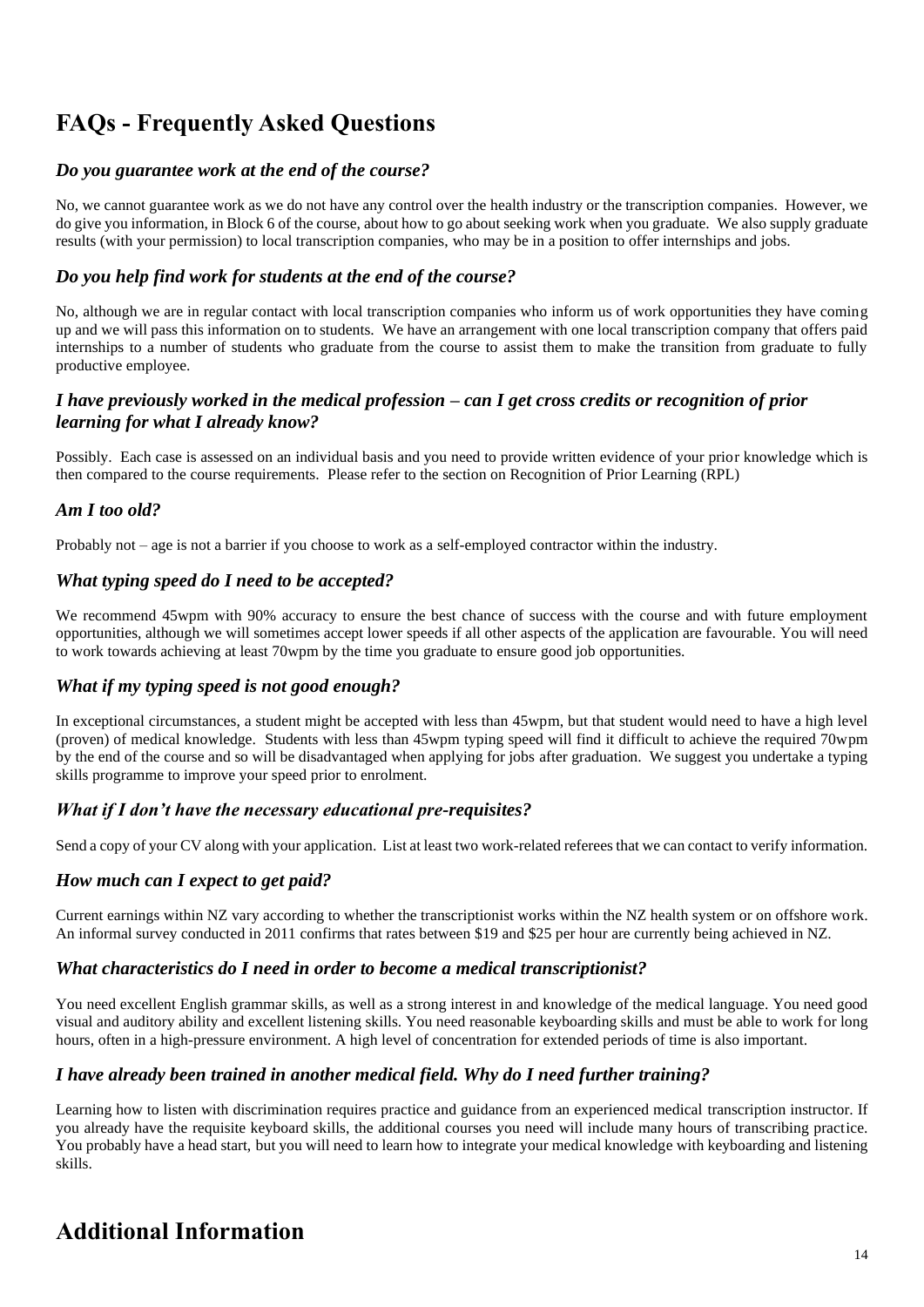#### **What does a medical transcriptionist do?**

Medical transcriptionists (MTs) are specialists in medical language and healthcare documentation. They interpret and transcribe dictation by physicians and other healthcare professionals regarding patient assessment, workup, therapeutic procedures, clinical course, diagnosis, prognosis, etc., editing dictated material for grammar and clarity as necessary and appropriate.

The process of medical transcription may involve editing text that has been produced by speech recognition. This requires listening to dictation while reading a draft created via speech recognition technology and editing the text on a computer screen. This editing may range from minimal to extensive, depending on the capabilities of the speech recognition software and the dictating habits of the originator, and may include correction of content as well as punctuation, grammar, and style.

#### **Where do medical transcriptionists work?**

Medical transcriptionists work in hospitals, clinics, doctor's or specialist's offices, transcription services, insurance companies, home healthcare agencies, and other locations where dictation for the purpose of healthcare documentation requires transcription. Many MTs work from their homes as independent contractors, subcontractors, or home-based employees.

#### **Will it be easy for me to get a job?**

As with all newly qualified professionals, securing that first position can be challenging. Production demands may prevent hospitals and transcription services from hiring inexperienced people. We recommend that you investigate your local job market BEFORE you choose the career and invest in the education. First do the research, then get a good education, and then be creative and persistent.

We recommend you contact your local District Health Board or you could also try checking websites such as www.seek.com to verify employment opportunities in New Zealand.